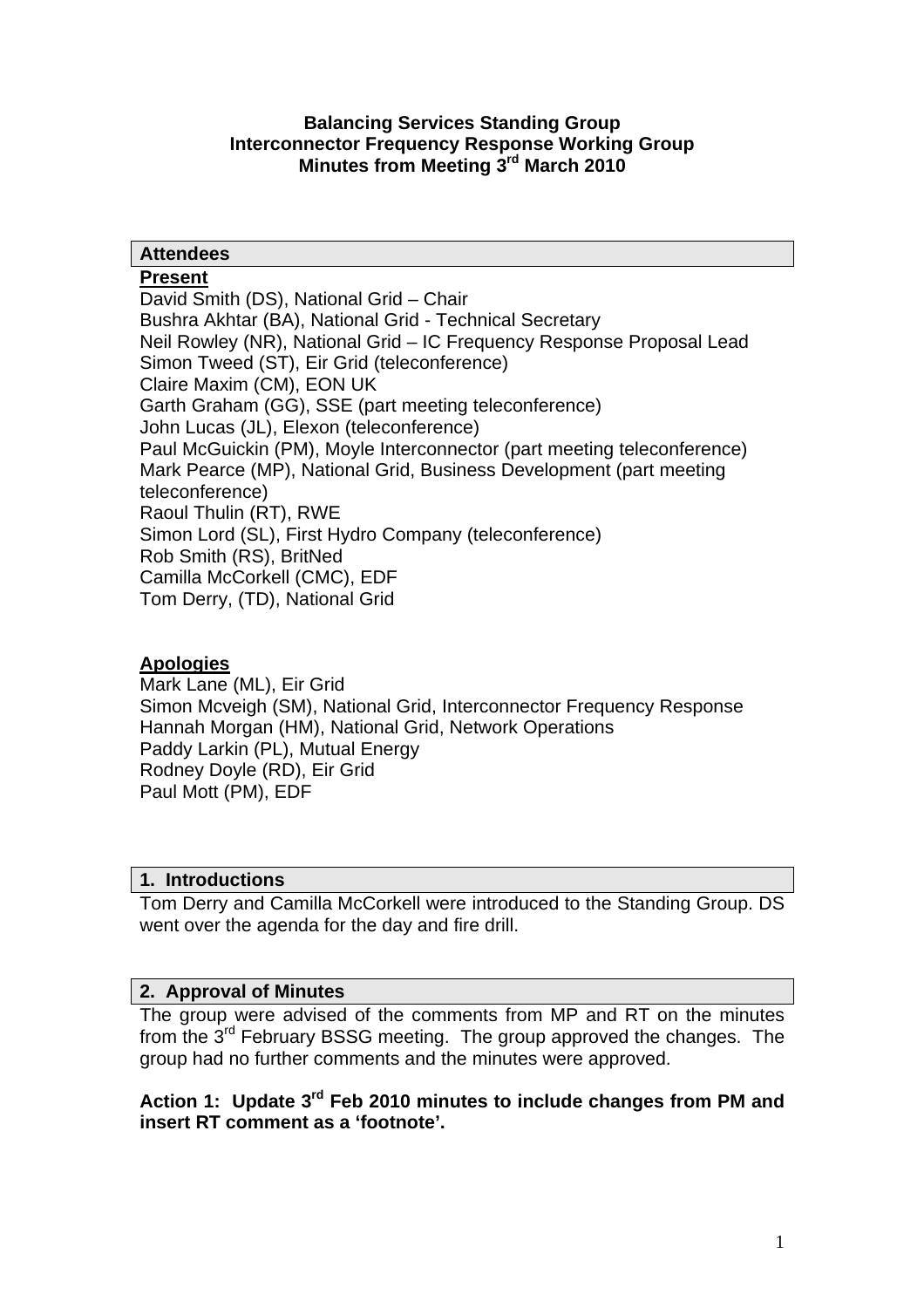### **3. Interconnector Frequency Response Presentation**

NR ran through the aims and objectives of the meeting and recapped the four key issues being considered by the group:

- ◆ Issue 1: Does the CUSC facilitate interconnector's (ICs) to provide Frequency Response (FR)?
- Issue 2 Would ICs be disadvantaged through the settlement process by providing FR?
- Issue 3 Are the CUSC Payment Methodologies appropriate for IC providers?
- Issue 4 What if there are mandatory FR requirements by both system operator?

### **Issue 1: Does the CUSC facilitate interconnectors (IC's) to provide FR?**

NR updated the group that the CUSC legal text changes were being developed at the moment and will be circulated by the 19<sup>th</sup> March. Amongst the changes that are required NR pointed out to the group that the definition for De-load may also require a change as it does not include interconnectors (IC's) within the GC definition. The group discussed the definition of the term 'De-load'. RT questioned whether a Grid Code change was required as the CUSC definition of Deload is different from the Grid Code definition. NR suggested it could be clearer to all also include ICs within the Grid Code definition.

### **Action 2: National Grid to determine if the Grid Code definition for Deload needs to be changed.**

NR asked the group if they were happy with how the solution is being progressed. And if they had any further comments. No further comments were made.

## **Action 3: NR to circulate legal text to the group for 19th March.**

### **Issue 2: Would IC's be disadvantaged through the settlement process by providing FR?**

Topic 1 – How would the BSC assign FR volumes?

JL ran through his draft Modification Proposal paper BSCP40/03 'Provision of Applicable Balancing Services Volumes for Interconnectors'. The modification proposal looks to address the issue of inadequate provisions for IC's to provide FR in the BSC. For example the potential Imbalance Charges that could be accrued by IC's.

The group were presented with two potential solutions:

Option 1 where the Transmission Company makes reasonable efforts to assign the ABSVD to the correct BM Unit.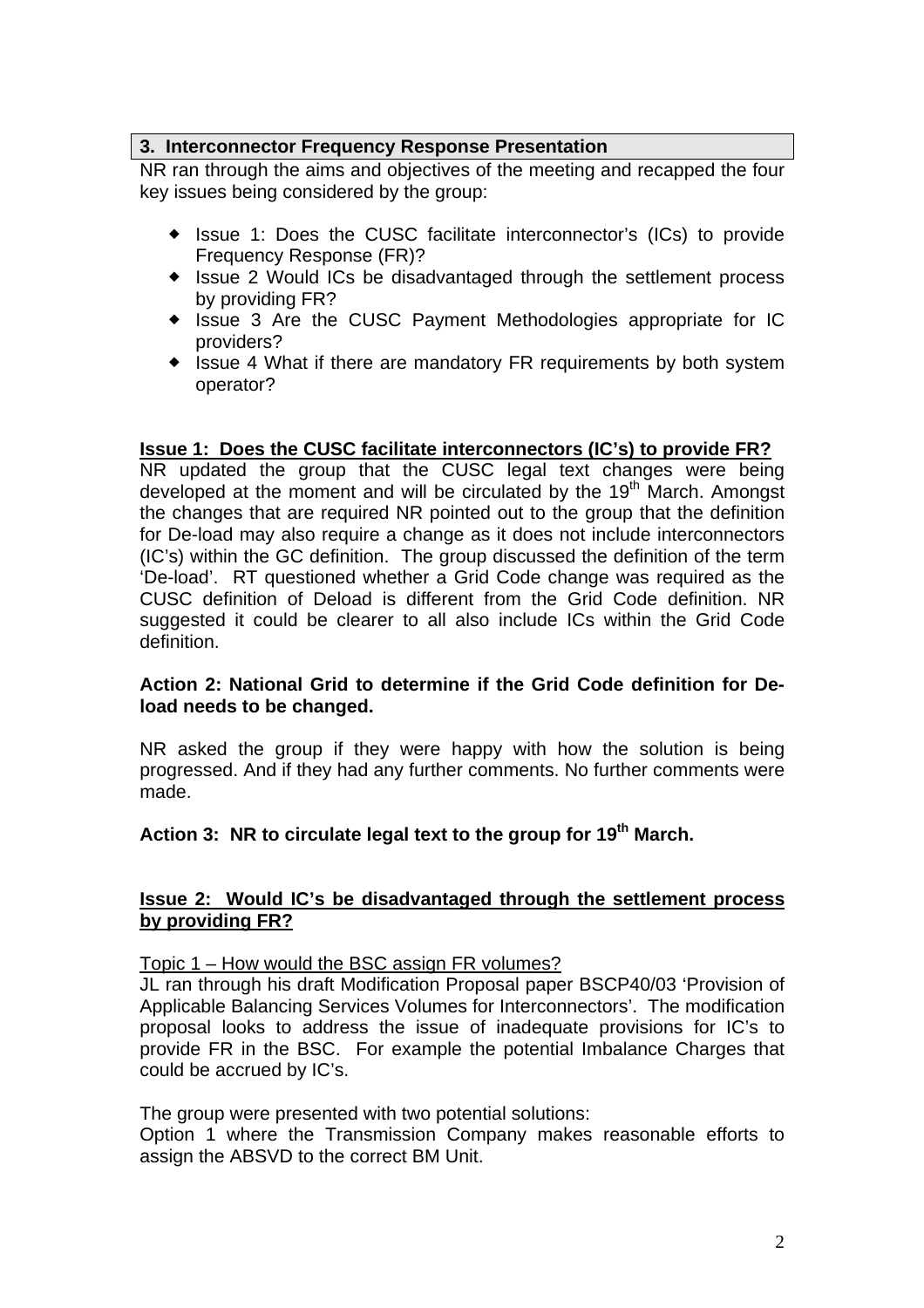Option 2 where the Transmission Company provides the Applicable Balancing Service Volume Data to the Settlement Administration Agent (SAA) for the IC and the SAA automatically assigns it to the IEA BM Unit that received the IEA Metered Volume (QMij) in accordance with T4.1.

JL recommended option 2 as a better solution primarily due to the benefits of option 2 being an automatic process and option 2 not requiring the IC to monitor whether the imbalance has been assigned to the right BM Unit. The rest of the group were asked for their feedback on best options.

NR stated from the National Grid prospective option 1 would be difficult to achieve as we don't have access to settlement metering so it is unclear if how accurate we could be. In addition to this it would be difficult to fit this within our existing processes.

DS summarised the key points and asked the rest of the group if they were happy with option 2 being the way forward? MP supported option 2 as it was better to have an automated solution over a manual one. SL also supported option 2 for the same reasons as the manual process (option 1) would introduce too many errors.

DS thanked JL for presenting the options to the group.

### **Action 4: JL to look at implementation cost of developing the solution and provide this to the group before the next BSSG.**

Topic 2 – How would National Grid calculate FR volumes?

NR presented the positives and negatives of the two options discussed at the last meeting.

RS commented that there wasn't strictly a MEL equivalent for ICs in that they can not restrict capacity unless due to technical reasons or unless a TSO restricts the capacity (via the use of an intraday limit). DS noted that according to the European Constraint Management Guidelines (CMGs) the use of an intraday limit can only be imposed due to security of supply reasons. DS also noted that the use of a MEL equivalent for ICs would not reflect any intraday limit in the same way a generator would not reflect any transmission constraint restrictions.

RT pointed out that contracts and ABSVD don't currently mention the use of Stable Export Limit (SEL).

#### **Action 5: NR to confirm the use of SEL and investigate how it relates to the Mandatory Service Agreement.**

In comparing the two different options, there was general agreement that it wasn't necessary to obligate ICs to provide additional capacity parameters than will be available anyway. However, the group believed that it is important to ensure that parties wishing to compete within the frequency response market have visibility of the parameter being used, as would be the case of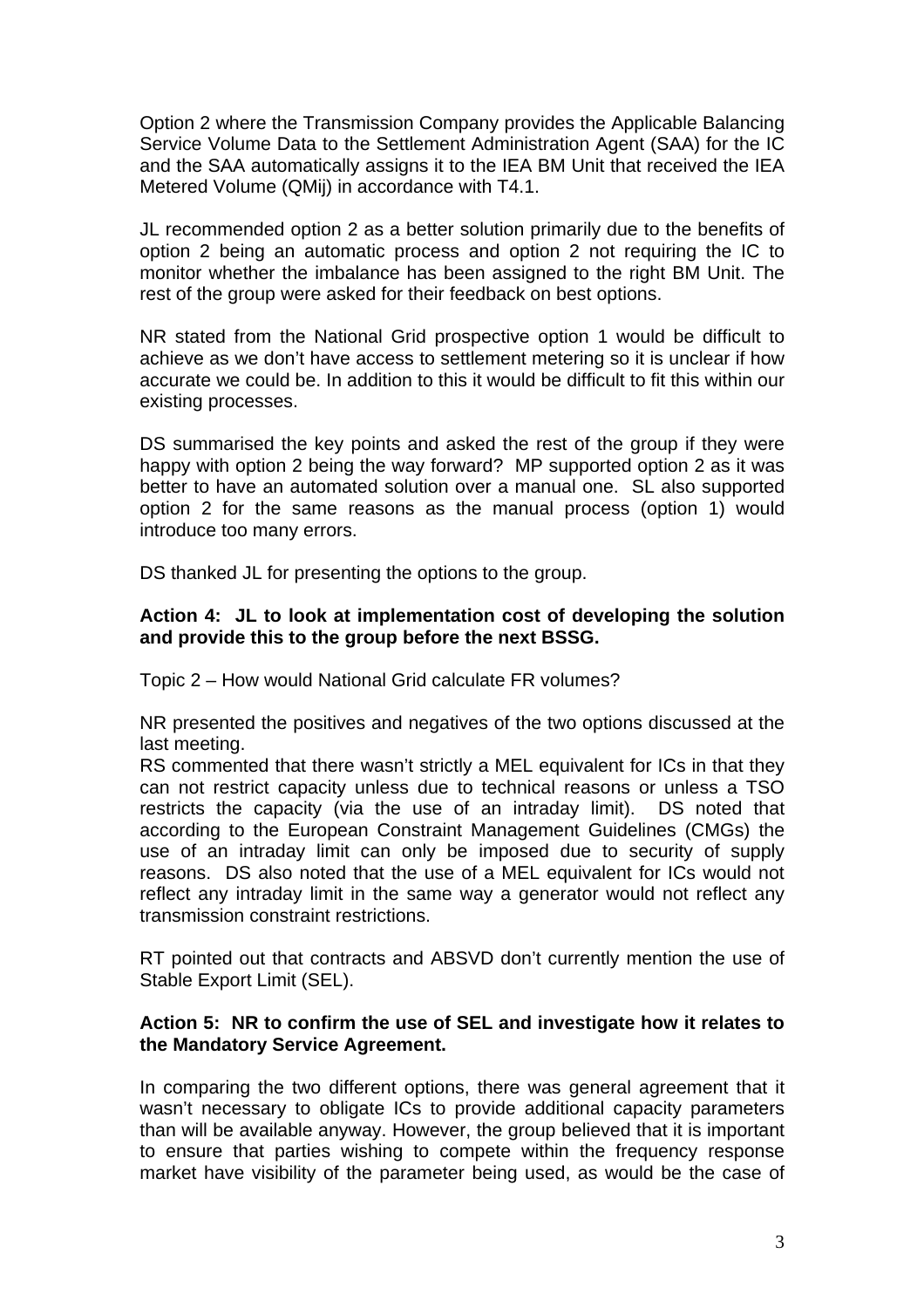any other provider. Furthermore the group felt that the relevant data should accessed from the one location, i.e. the parameters being used for IC FR volume calculation should be published with the parameters being used for other providers.

The group agreed that as the data is held on the BMRS, it should be considered how the BMRS can accommodate the additional IC parameters. JL informed the group that a modification would be required to accommodate this.

### **Action 6: JL to review BSC option and report back.**

### **Actions from last meeting**

NR ran through the remainder actions of the last meeting:-

Action 1 – NR to examine whether the Grid Code in effect explicitly defines an IC. The Grid Code defines an IC as a DC Converter Station which in turn is defined as one or more Onshore DC Converters connecting the NGET Transmission System or to a User System and shall form part of an External Interconnection. NR stated that he believed this definition could only refer to ICs. CM remained uncertain as to this definition didn't also capture offshore Power Park Modules.

Action; NR to confirm this definition is only applicable to ICs

Action 3 - NR to find out how the DC Converter FR obligation relate to Offshore and Power Park Modules?

This was already covered in Action 1 therefore the group agreed to move on.

Action 2 - NR to obtain a legal view on whether ICs are prohibited from providing FR

NR pointed out the National Grid view that IC's are not prohibited from providing FR. NR emphasised that this was National Grid view and that parties where free to take there own legal advice.

RT pointed out a concern that the current situation appears to 'trading energy'. RS enquired as to where this left the group. DS responded that the work will continue on the basis the FR can be provided. If any party felt that, in their opinion, ICs are prohibited from providing FR then they should raise this with Ofgem as ultimately they will need derogation from Grid Code.

### **IFR Terms of Reference**

NR ran through the IFR TOR objectives with the Standing Group to assess the progress the group had made. The group agreed that the TOR were being met.

DS ran through the next steps with the group:-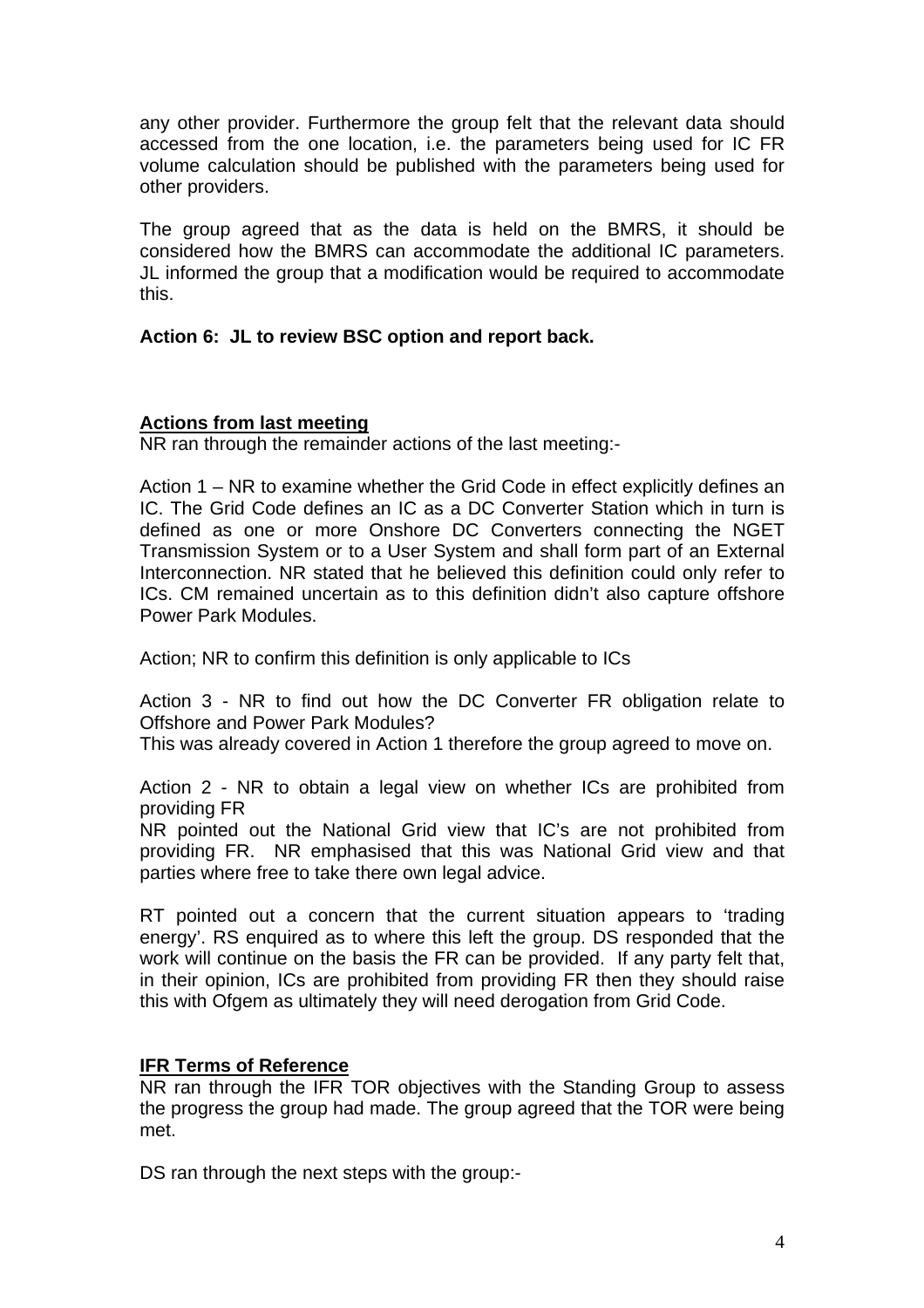**Action 7:** 

- **To circulate Working Group report and meet again on week commencing 12th April to finalise before the CUSC Panel meeting.**
- **April 30<sup>th</sup> Submit Working Group report to panel for 30<sup>th</sup> April**
- **Raise CUSC Proposal for May.**

### **4. BSSG Terms of Reference**

DS ran through the general BSSG TOR and updated the group on the initiation of the Commercial BSSG. It is envisaged that the Commercial BSSG will run on the same day as the BSSG.

## **BSSG TOR**

DS ran through the TOR of the BSSG group: The objective of the BSSG is to review the contractual arrangements for the procurement of Balancing Services as set out in the CUSC.

DS requested any comments on the BSSG TOR by 17<sup>th</sup> March and following any comments would seek approval from the CUSC amendments Panel at the March meeting.

## **Commercial BSG TOR**

DS ran through the objective of the CBSG:

- Review and develop contractual arrangements for procurement of Commercial Balancing Services, i.e. those not defined in CUSC
- Focus on increasing new service provision, facilitating competition and transparency

RT suggested the CBSG run before the main BSSG to enable those who want to also attend the BSSG to stay on.

The group discussed how the new group would provide an important focus on Constraints management and as such the involvement of Ofgem would be useful.

**Action 8: National Grid to speak to Ofgem highlighting the view that BSSG feel their representation would be useful.** 

**Action 9: DS to update TOR and circulate to the group and then publicise via the Ops forum. National Grid to organise first CBSG for April.** 

### **5. Outstanding actions from last meeting**

There was one action outstanding from the last meeting which NR ran through. National Grid had an action to investigate whether individual response energy pricing could be accommodated (NG has previously stated this is not possible). NR stated that there is no change in the position.